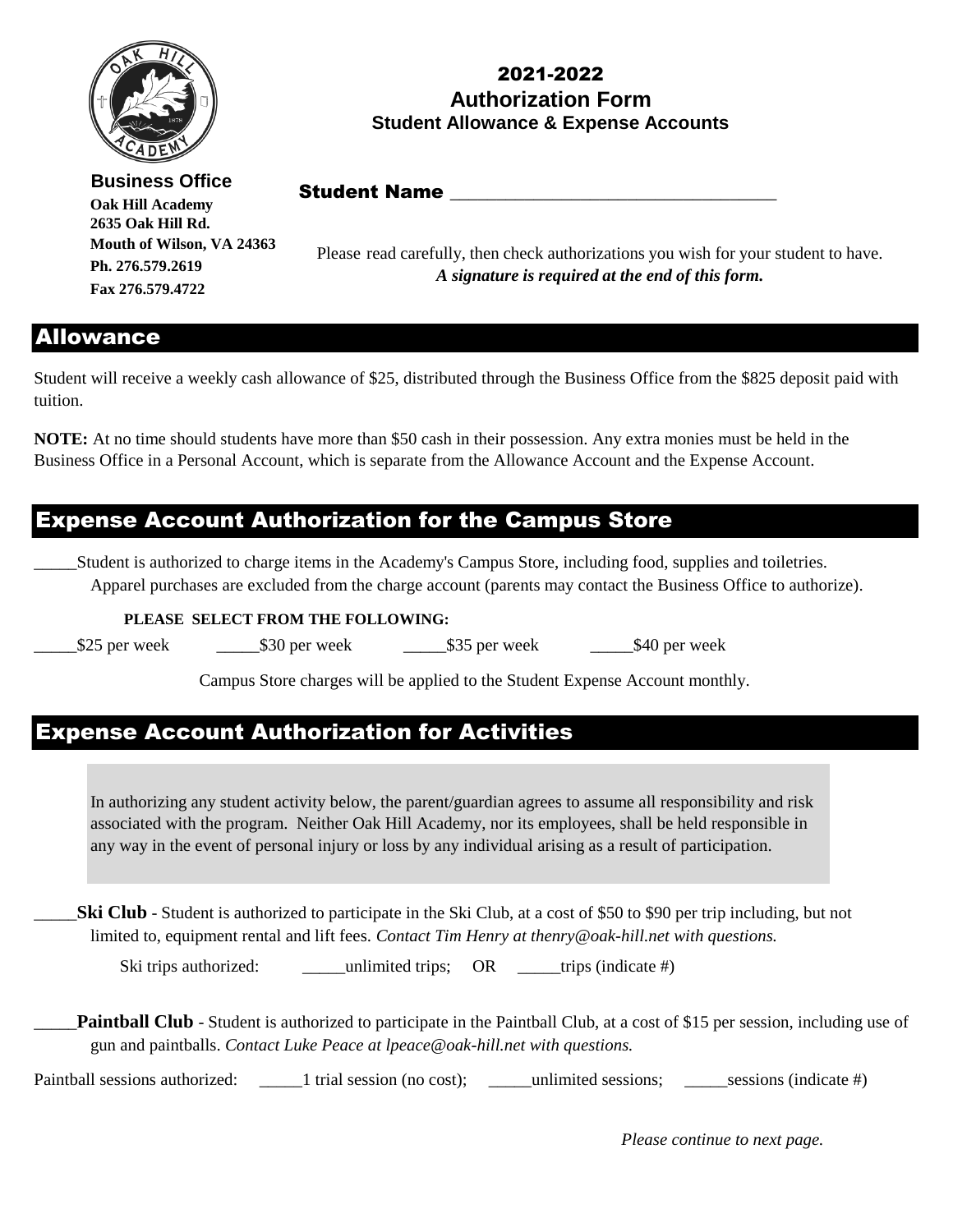### Expense Account Authorization for Activities - continued

**\_\_\_\_\_Trail Riding and/or Horsemanship Class** – Student is authorized to participate in Trail Riding and/or Horsemanship Class. *Contact Tim Henry at thenry@oak-hill.net with questions.*

(\$175 **non-refundable**) Trail Riding/Horsemanship authorized:  $\qquad$  1 trail ride (no cost); OR Full year participation

#### **Equine activities include inherent risks of which you should be aware. They are as follow:**

- (a) The propensity of an equine to behave in ways that may result in injury, death, or loss to persons on or around the equine;
- (b) The unpredictability of an equine's reaction to sounds, sudden movement, unfamiliar objects, persons or other animals;
- (c) Hazards, including, but not limited to, surface or subsurface conditions;
- (d) A collision with another equine, another animal, a person, or an object;
- (e) The potential of an equine activity participant to act in a negligent manner that may contribute to injury, death, or loss to the participant or other persons, including, but not limited to, failing to maintain control over an animal or failing to act within the ability of the participant.

# OTHER CHARGES TO THE STUDENT EXPENSE ACCOUNT

Charges applied throughout the year to this account include, but are not limited to:

- 
- 
- 
- *Books and/or class fees Two Nike Bookbags and Jacket (\$140) Spring Formal (\$50)*
- *Initial School Supply Package Student Accident Insurance (\$75) Yearbook (\$100)*
- *Graphing Calculator\* Technology Fee (\$250) Graduation Fee (\$150)*
- 
- 
- 

Other charges that may be applied to this account include special school activities, such as Warrior Nights, not to exceed \$30 (approved by the Business Office), sports team expenses, cash releases to the student (approved by the parent or guardian), authorized charges (see above listings), and any other miscellaneous charges.

**\*All math students are required to have a graphing calculator,** which can be brought from home or purchased from the Campus Store after entering the Academy. The Texas Instruments 84 Plus is available at the Campus Store.

## REVIEW AND SIGNATURE

**Please review all authorizations and associated charges. Replenishment of the Expense Account will be necessary. The initial deposit amount of \$2,119 (paid with tuition) is a deposit** *only* **and does not indicate an expected usage amount. Monthly statements of the Student Expense Account will be mailed and/or emailed, and deposits to the account will be required when the account balance drops below \$400.** 

**Please indicate preferred type of transmittal for the Student Expense Account Statement:**

Lemail Statements Only **Email Statements Only** Paper Statements

*I understand that by signing this authorization form, I agree to accept full responsibility for payment of all charges to the Student Expense Account.* 

\_\_\_\_\_\_\_\_\_\_\_\_\_\_\_\_\_\_\_\_\_\_\_\_\_\_\_\_\_\_\_\_\_\_\_\_\_\_\_\_\_\_\_\_\_ \_\_\_\_\_\_\_\_\_\_\_\_\_\_\_\_\_\_\_\_\_\_\_\_\_\_\_\_\_\_\_\_\_\_\_\_\_\_\_\_

| (Signature of Responsible Party) | (Date) |
|----------------------------------|--------|
|----------------------------------|--------|